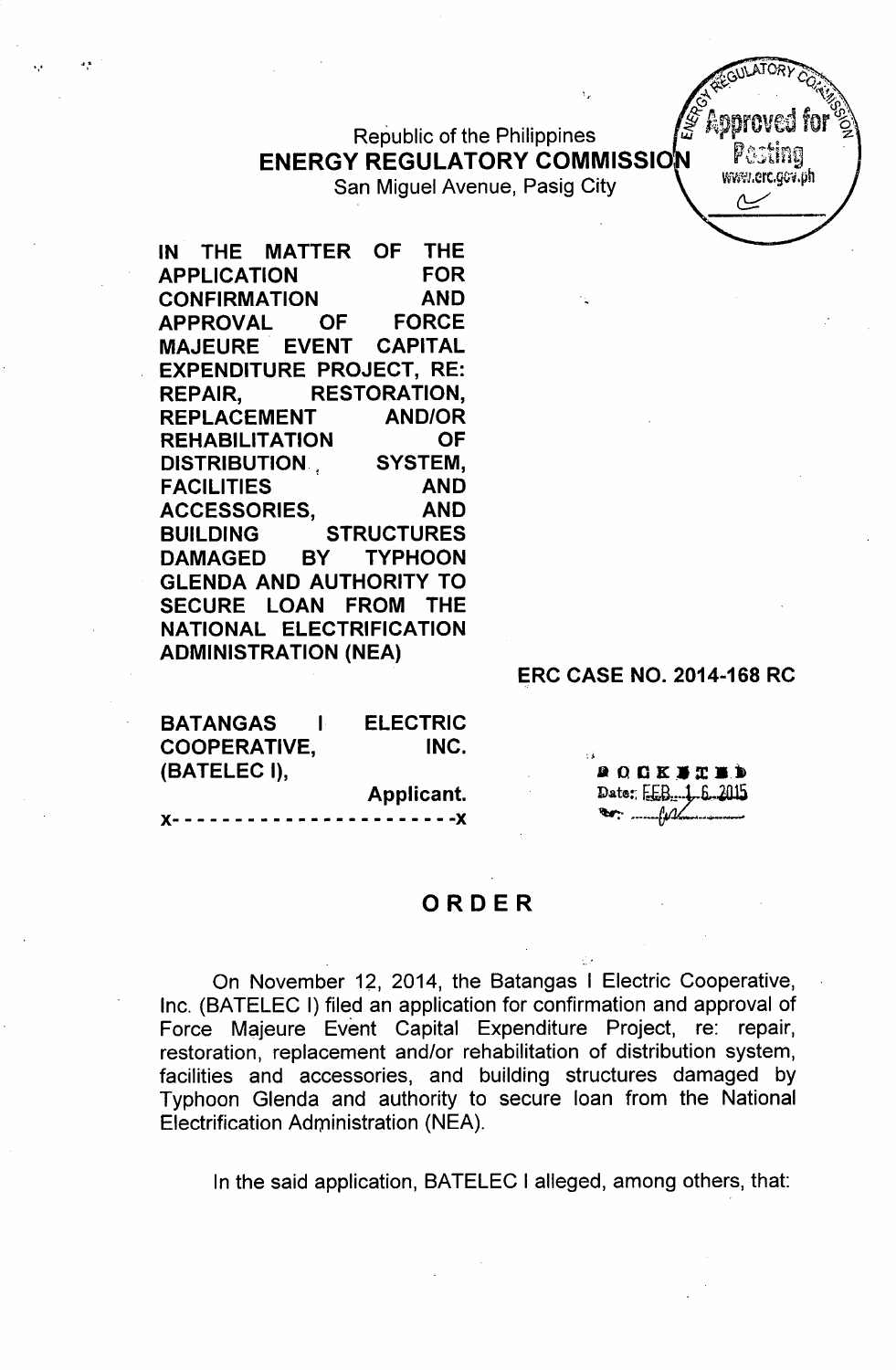- 1. It is a non-stock, non-profit electric cooperative (EC), duly organized and existing under and by virtue of the laws of the Republic of the Philippines, with principal office at Kilometer 116 National Highway, Calaca, Batangas;
- 2. It holds an exclusive franchise from the National Electrification Commission to operate an electric light and power distribution service in twelve (12) Municipalities, namely: Agoncillo, Balayan, Calaca, Calatagan, Lemery, Lian, Nasugbu, San Luis, San Nicolas, Sta. Teresita, Taal and Tuy, all in the Province of Batangas;
- 3. On July 16, 2014, Typhoon Glenda, hit the province of Batangas and other parts of Luzon. The typhoon was said to have set the province under signal number three (3). The storm has force winds of 101 to 185 kph and 100 mm rain. These resulted to destruction of properties including its buildings, offices, distribution lines, poles, distribution transformers, hardware, protection equipment and accessories;
- 4. As provided under Section 3.3 of the Commission's Resolution No. 26 Series of 2009, if a Force Majeure or Fortuitous Event, as the case may be, occurs, the regulated entity shall seek the Commission's confirmation of the implementation of capital expenditure projects arising from such event. Likewise, Section 3.2.1.15 of the said Resolution allows the filing of the approval of the authority to secure loan sourced from NEA together with the CAPEX Application;
- 5. Pursuant to the abovementioned resolution, it filed before the Commission a Notice of Force Majeure Event (Typhoon Glenda) on October 13, 2014, or within three (3) months from the occurrence of the typhoon. Pursuant further to said resolution, it is filing the application within thirty (30) days or until November 12, 2014 from submission of the Force Majeure Event Notice;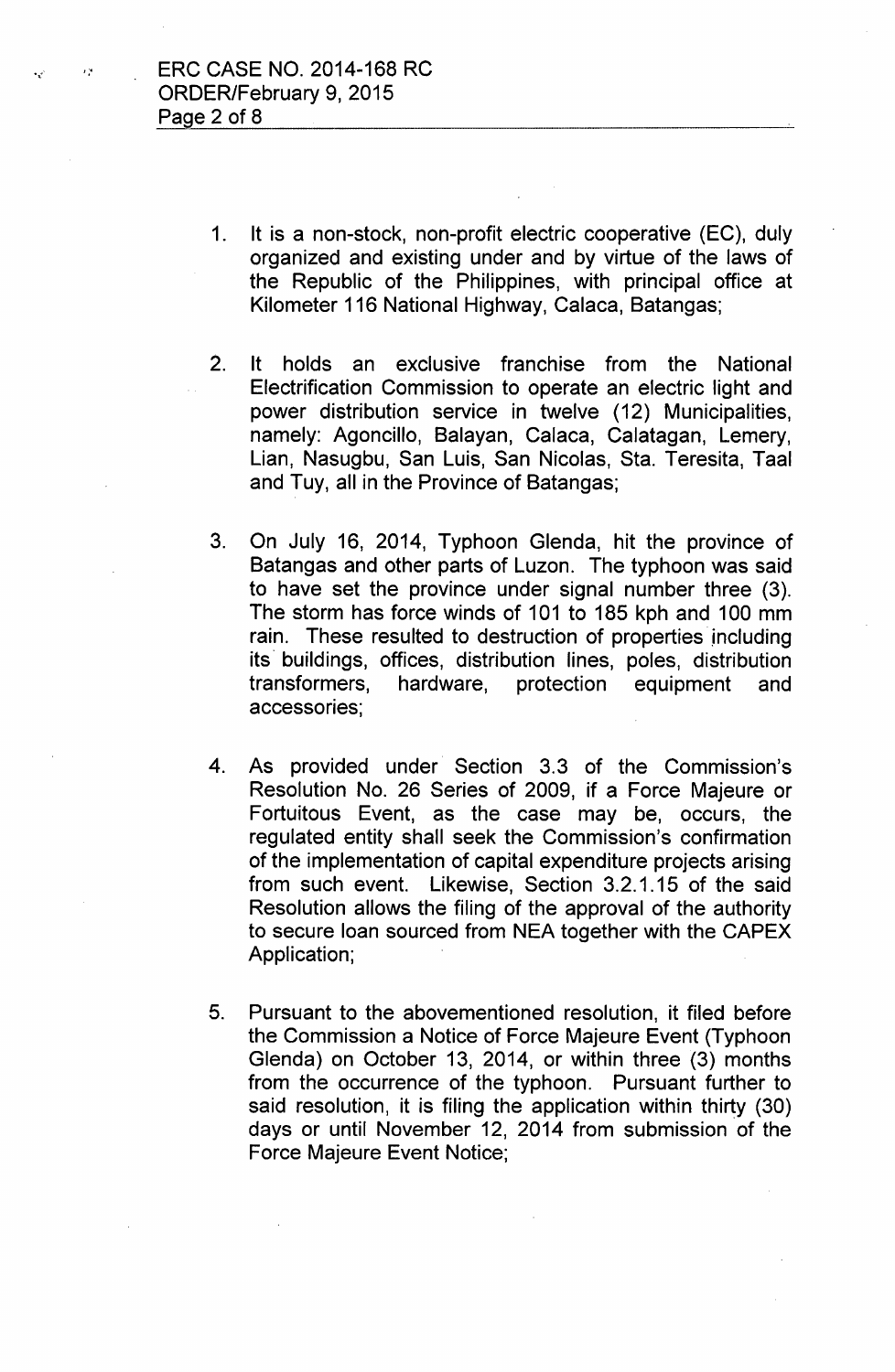- 6. The farce majeure event capital expenditure praject consists of the repair, restoration, replacement and/or rehabilitation of its buildings, offices, distribution lines, poles, distribution transformers, hardware, protection equipment and accessories damaged by Typhoon Glenda;
- 7. The estimated total costs of repair, restoration, replacement and/or rehabilitation of the damaged properties is Nine Million Six Hundred Eighty-Three Thousand Seven Hundred Seven Pesos and Thirty Three Centavas (PhP9,683,707.33);
- 8. Repair and restoration works were immediately undertaken after the typhoon left the country and still on-going up to this time;
- 9. The project will ensure the power restoration of its entire coverage area and in turn, more reliable and efficient power supply to satisfy the necessities of its member consumers. The repair of the damaged offices and buildings will be beneficial and convenient for the day-today transactions and dealings with its consumers including the security and safety of its equipment;
- 10. The total estimated project cost of Nine Million Six Hundred Eighty-Three Thousand Seven Hundred Seven Pesos and Thirty Three Centavos (PhP9,683,707.33) will be sourced through a calamity loan from the NEA, to be converted into. a subsidy in the event the National Government grants it subsidy after it was ravaged by Typhoon Glenda;
- 11. In the event that the funding for the restoration and rehabilitation of the damaged properties, which is presently being sourced through a calamity loan from NEA is not converted into a subsidy from the national government, the loan shall have a rate impact to BATELEC I's consumers, which is derived from the total project cost against the forecasted kWh sales for five (5) years of implementation, as follows: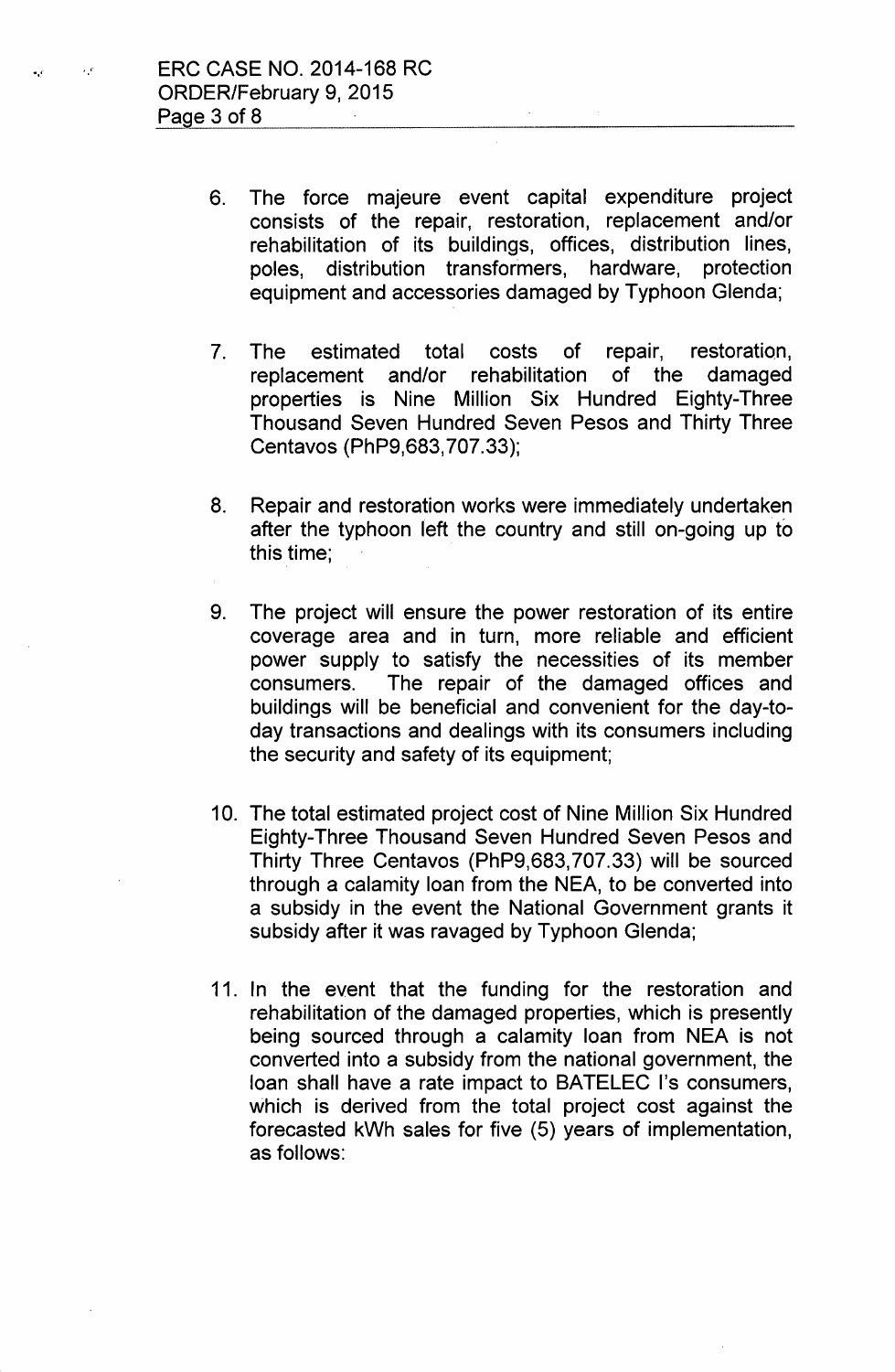$\cdot$  ... ERC CASE NO. 2014-168 RC ORDER/February 9, 2015 Page  $4$  of  $8$ 

|                                            | 2015 (PhP)  | 2016 (PhP)  | 2017 (PhP)  | 2018 (PhP)  | 2019 (PhP)  |
|--------------------------------------------|-------------|-------------|-------------|-------------|-------------|
| Principal                                  | 1,719,911   | 1,776,494   | 1,834,936   | 1,895,303   | 2,457,054   |
| Interest                                   | 293,901     | 237,318     | 178,876     | 118,509     | 60,215      |
| <b>Total Amortization</b>                  | 2,013,812   | 2,013,812   | 2,013,812   | 2,013,812   | 2,517,269   |
| <b>Forecasted Sales</b><br>(kWh)           | 278,345,000 | 288,472,000 | 298,399,000 | 308,105,000 | 317,571,000 |
| <b>Indicative Rate</b><br>Impact (PhP/kWh) | 0.0072      | 0.0070      | 0.0067      | 0.0065      | 0.0079      |

- 12. In the event that the funding being sourced from NEA is finally treated as a calamity loan, it will file an application with the Commission for authority to secure said loan and to recover the cost thereof from its consumers;
- 13. Finally, in support of the application, it submits the following documents which are being made integral parts of the application, as follows:

| Annex       | <b>Nature of Document</b>                                  |
|-------------|------------------------------------------------------------|
|             | BATELEC I's Board Resolution authorizing the filing of the |
| A           | instant application                                        |
|             |                                                            |
| B           | <b>Notice of Force Majeure Event</b>                       |
|             |                                                            |
| $\mathsf C$ | <b>Executive Summary of the Project</b>                    |
|             |                                                            |
| $C-1$       | Amended Executive Summary of the Project                   |
|             | Supporting documents for the application for authority to  |
| D           | secure loan from NEA                                       |
|             | Proof of furnishing copies of the Application to the       |
| $E$ to      | Sangguniang Bayan of Calaca and the Sangguniang            |
| $E-1$       | Panlalawigan of Batangas                                   |
|             | Publication of the Application in a newspaper of general   |
| F to        | circulation within BATELEC I's franchise area or where it  |
| $F-2$       | principally operates, with Affidavit of Publication.       |

14. It prays that after due notice and hearing, the repair, restoration, replacement and/or rehabilitation works undertaken on its distribution lines, facilities and accessories, equipment, and buildings damaged by Typhoon Glenda, as well as the corresponding application for authority to secure loans from the NEA to finance its force majeure event capital expenditures projects be confirmed and approved.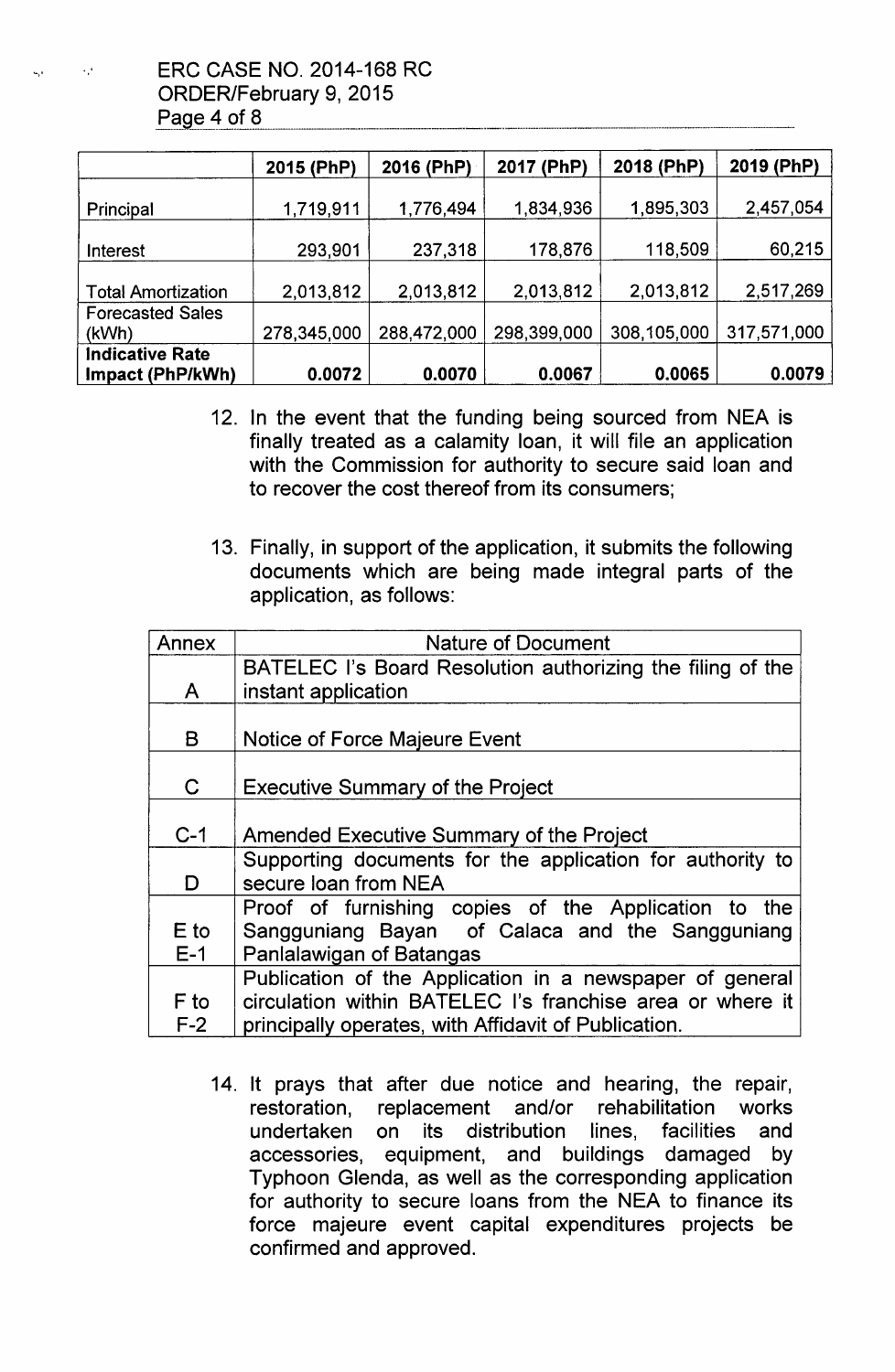Finding the said application to be sufficient in form and in substance with the required fees having been paid, the same is hereby set for jurisdictional hearing, expository presentation, pre-trial conference and evidentiary hearing on **March 13, 2015 (Friday) at ten o'clock in the morning (10:00 A.M.), at the BATELEC I's Principal Office, Kilometer 116 National Highway, Calaca, Batangas.**

BATELEC I is hereby directed to cause the publication of the attached Notice of Public Hearing, at its own expense, twice (2x) for two (2) successive weeks in two (2) newspapers of general circulation in the Philippines, with the date of the last publication to be made not later than ten (10) days before the date of the scheduled initial hearing. It is also directed to inform the consumers within its franchise area, by any other means available and appropriate, of the filing of the instant application, its reasons therefor and of the scheduled hearings thereon.

Let copies of the application, this Order, and the attached Notice of Public Hearing be furnished the Office of the Solicitor General (OSG), the Commission on Audit (COA) and the Committees on Energy of both Houses of Congress. They are hereby requested, if they so desire, to send their duly authorized representatives at the scheduled hearings.

Likewise, let copies of this Order and the attached Notice of Public Hearing be furnished the Offices of the Governor of Batangas and the Mayors of the Municipalities within the franchise area of BATELEC I for the appropriate posting thereof on their respective bulletin boards.

BATELEC I is hereby directed to furnish all those making requests therefor with copies of the application and its attachments, subject to reimbursement of reasonable photocopying costs.

On the date of the initial hearing, BATELEC I must submit to the Commission its written Compliance with the jurisdictional requirements attaching therewith, methodically arranged and duly marked, the evidences of the actual posting and publication of the Notice of Public Hearing consisting of certifications issued to that effect, signed by the afore-mentioned Governor and Mayors or their duly authorized representatives, bearing the seals of their offices, and the affidavits of the Editors or Business Managers of the newspapers where said Notice of Public Hearing were published together with the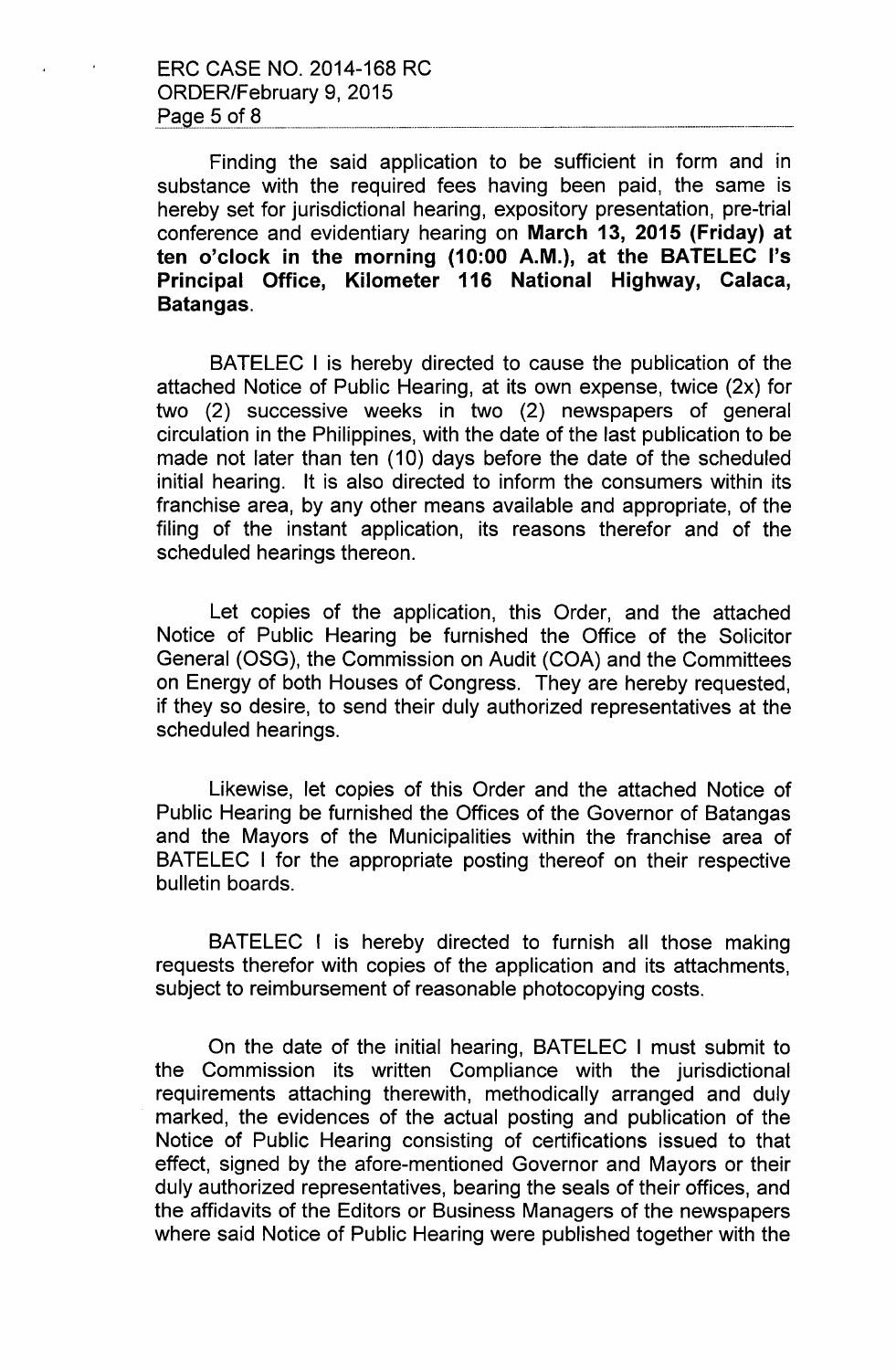..

complete issues of the said newspapers, and such other proofs of compliance with the requirements of the Commission.

BATELEC I and all interested parties are directed to submit, at least five (5) days before the date of initial hearing and pre-trial conference, their respective Pre-Trial Briefs containing, among others:

- (a) A summary of admitted facts and proposed stipulation of facts;
- (b) The issues to be tried or resolved;
- (c) The documents or exhibits to be presented, stating the purposes thereof and proposed markings therefore; and
- (d) The number and names of the witnesses, with their written testimonies in an individual affidavit form, to be attached to the Pre-Trial Brief.

Failure of BATELEC I to submit the required Pre-Trial Brief and Judicial Affidavits of its witnesses within the prescribed period shall be a ground for cancellation of the scheduled hearing, and the resetting of which shall be six (6) months from said date of cancellation.

As part of the pre-trial conference, BATELEC I must also be prepared to make an expository presentation of its application, aided by whatever communication medium that it may deem appropriate for the purpose, in order to put in plain words and explain, for the benefit of the consumers and other concerned parties, what the application is all about and the reasons and justifications being cited in support thereof.

## **SO ORDERED.**

Pasig City, February 9, 2015.

FOR AND BY AUTHORITY OF THE COMMISSION:

*~*  $\Lambda$ , *(llta*) **ZENAIDA G. CRUZ-DUCUT** Chairperson *J*

J~ IFLECO/ERC CASE NO. 2014-168 RC-ORDER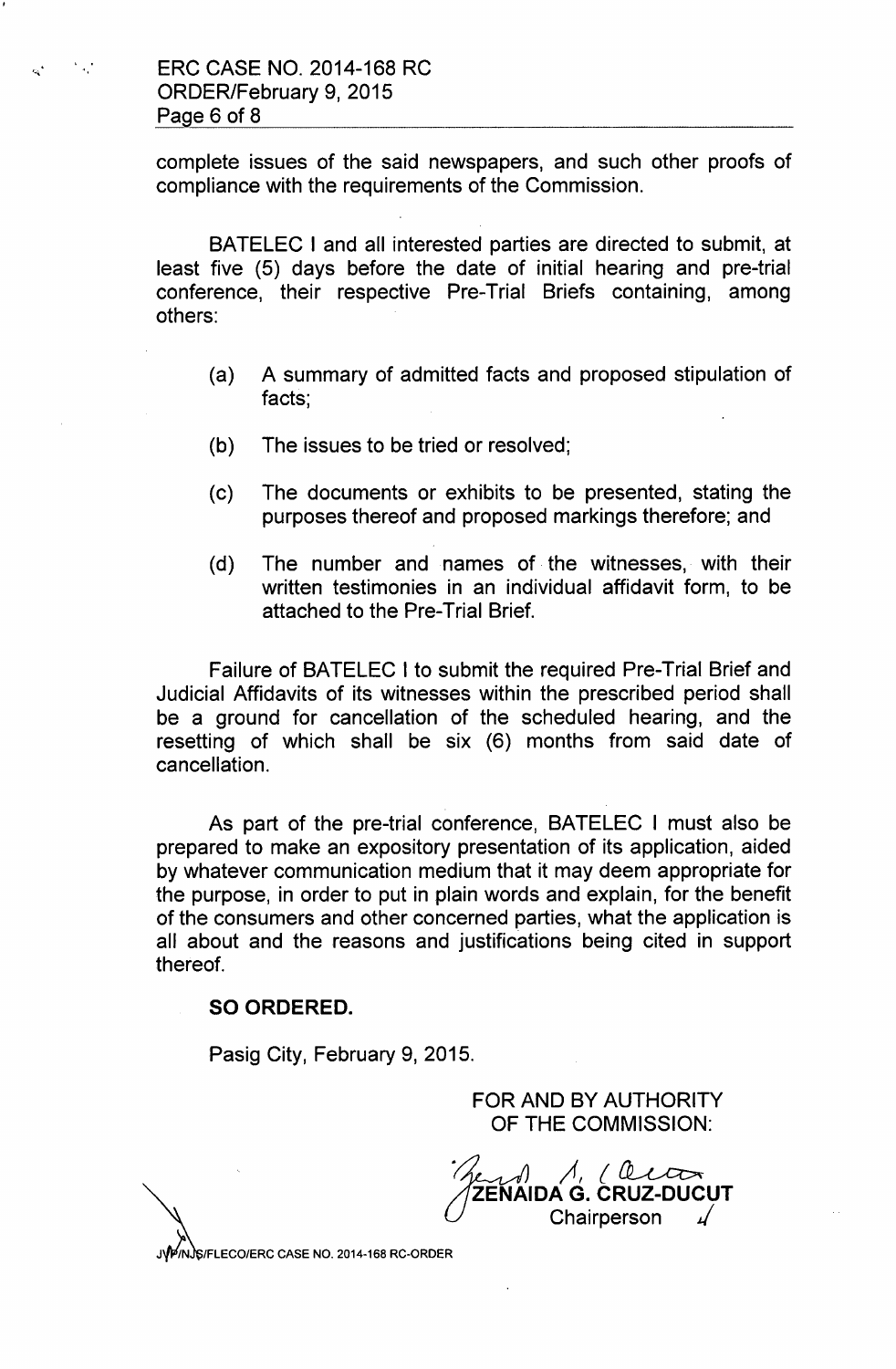## Copy Furnished:

- 1. LERIOS-AMBOY PINGOL AND GONZALES LAW OFFICES Counsel for Applicant BATELEC I Units 1609-1610, Tycoon Centre Pearl Drive, Ortigas Center, Pasig City Metro Manila
- 2. BATANGAS I ELECTRIC COOPERATIVE, INC. (BATELEC I) Kilometer 116 National Highway, Calaca, Batangas
- 3. The Office of the Solicitor General 134 Amorsolo Street, Legaspi Village Makati City, Metro Manila
- 4. The Commission on Audit Commonwealth Avenue Quezon City, Metro Manila
- 5. The Senate Committee on Energy GSIS Bldg., Roxas Blvd., Pasay City Metro Manila
- 6. The House Committee on Energy Batasan Hills, Quezon City, Metro Manila
- 7. Office of the President of PCCI Philippine Chamber of Commerce and Industry (PCCI) 3rd Floor, Chamber and Industry Plaza (CIP) 1030 Campus Avenue corner Park Avenue McKinley Town Center, Fort Bonifacio, Taguig City
- 8. Office of the Provincial Governor Province of Batangas
- 9. Office of the Municipal Mayor Agoncillo, Batangas
- 10. Office of the Municipal Mayor Balayan, Batangas
- 11. Office of the Municipal Mayor Calaca, Batangas
- 12. Office of the Municipal Mayor Calatagan, Batangas
- 13. Office of the Municipal Mayor Lemery, Batangas
- 14. Office of the Municipal Mayor Lian, Batangas